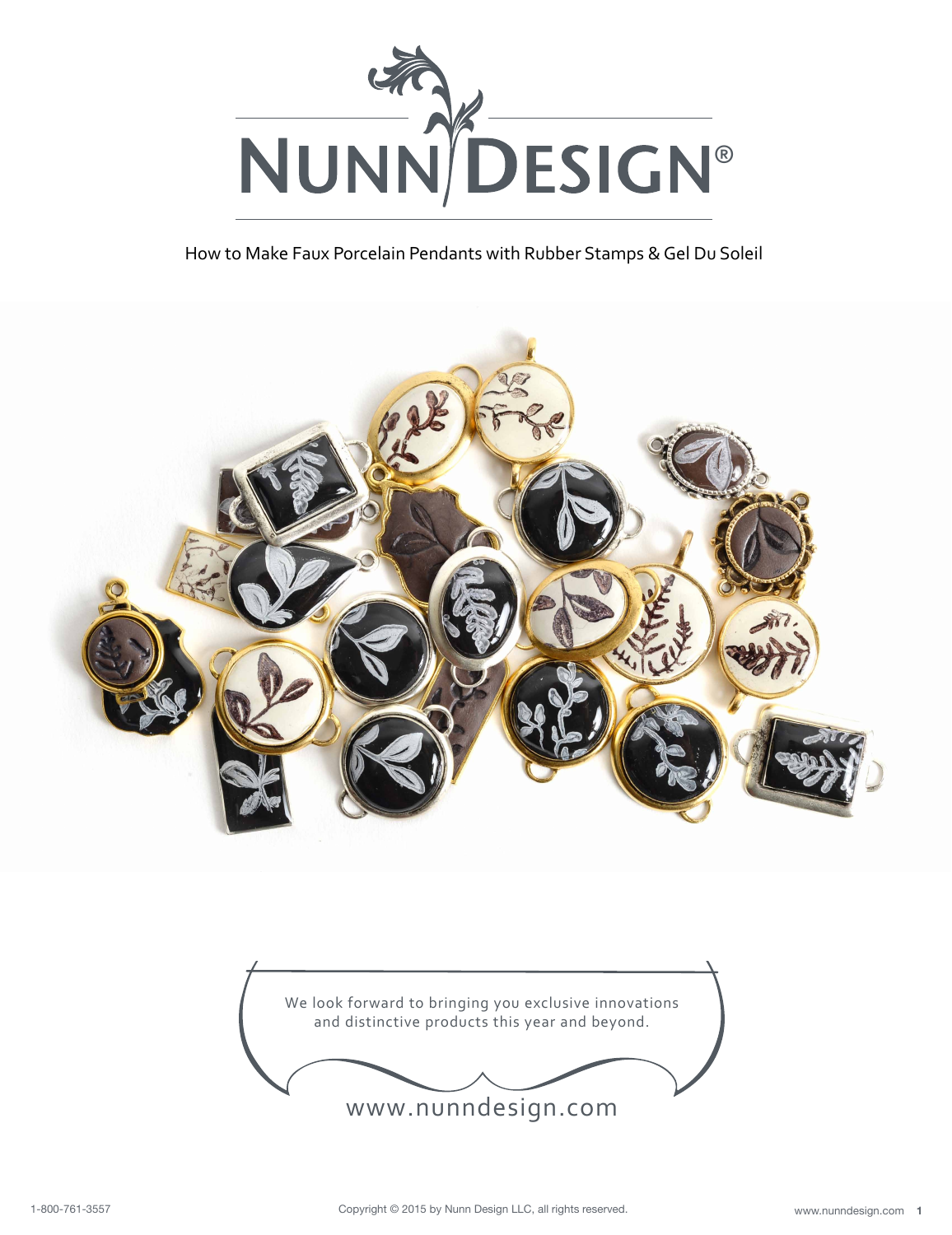

# **SUPPLIES NEEDED:**

Crystal Clay Gel du Soleil Nunn Design Findings UV Lamp Rubber Stamps Ink

#### **OTHER SUPPLIES NEEDED:**

Wet wipes Toothpicks or headpins Timer Business cards or card stock Q-Tip



How to Make Faux Porcelain Pendants with Rubber Stamps & Gel Du Soleil *Designer: Becky Nunn*

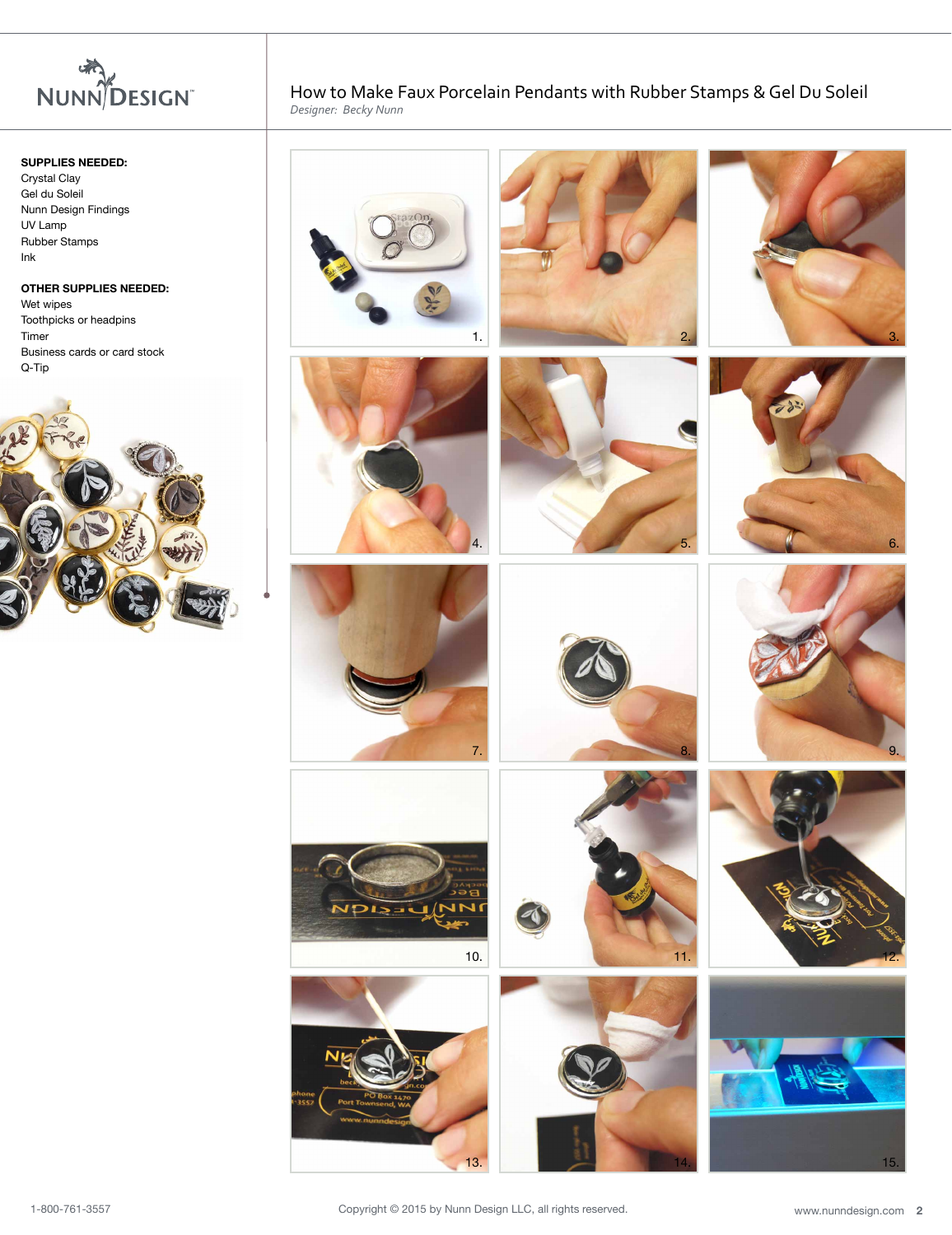



How to Make Faux Porcelain Pendants with Rubber Stamps & Gel Du Soleil *Designer: Becky Nunn*



# **Add the Crystal Clay into Bezel**

## **Step 1:**

FFollow the manufacturer's instructions for the handling and mixing of the Epoxy Clay-Crystal Clay. For mixing the Epoxy Clay-Crystal Clay, it is best to wear your gloves. Depending on the size of your bezel, pinch off enough clay to create two equal sized balls of Part A and Part B and blend together fully until the clay is no longer marbled and uniform in color. You have approximately 90-120 minutes of working time before the clay starts to harden, so take your time. Once the clay is thoroughly mixed, remove your gloves to make it easier to work with the clay.

#### **Step 2:** (Images 2-3)

Roll the thoroughly mixed Epoxy Clay-Crystal Clay between your palms until it forms a smooth round ball. Press the ball into your bezel and create an even smooth surface by patting down the clay with your fingers. You will want to have your clay flush even to the edge of the bezel. If you put too much clay in the bezel, the uv resin when applied will overflow and you will have clean up to do. If you do have too much clay, pinch off your excess and pat down your Epoxy Clay-Crystal Clay until clay is even with the rim and continue to pat until you have a smooth surface.

**Tip:** Make sure your clay is flushed to your side edges and there are not any gaps between your Epoxy Clay-Crystal Clay and the bezel. In order for the Gel du Soleil to cure, ALL of the Gel must be exposed to UV light. If we have some seeping into the crevices, the piece will not cure.

#### **Step 3:** (Image 4)

Using a wet-wipe, clean up any excess Epoxy Clay-Crystal Clay that might have been left on the jewelry finding. The Epoxy Clay-Crystal Clay hardens like cement, so cleaning it up now and being tidy as you go makes the process easier and the results so much nicer.

## **Apply the Rubber Stamp**

### **Step 4:** (Images 5-7)

Ensure that your inkpad is nicely inked so that you have an even coverage on your rubber stamp. I like to test my impression by stamping onto a sheet of white paper prior to actually stamping on the Epoxy Clay-Crystal Clay. Once you are all inked up, place your rubberstamp upright over your epoxy filled bezel. Press down gently into the clay, creating a stamped image. If you don't like how your image looks stamped on the Epoxy Clay-Crystal Clay, you can pinch off the stamped surface and add some additional clay to bring up your surface to be even with the side edge of your bezel and stamp again until you have it just the way you like it.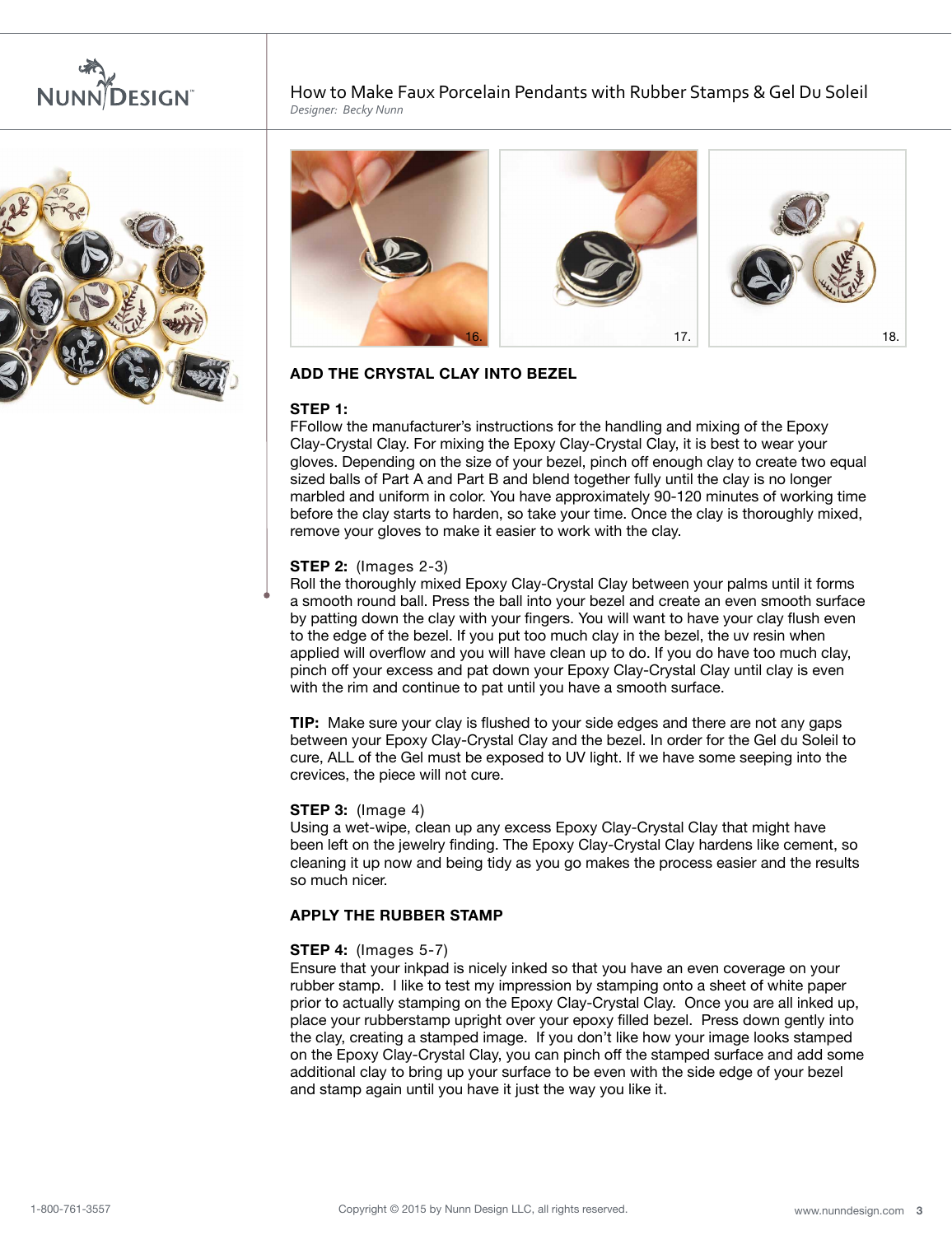



## **Step 5:** (Image 8)

Allow the Epoxy Clay-Crystal Clay to dry for at least 12 hours, well that is what I (Becky Nunn) did, but the staff of Nunn Design, on our Art Days, pour the UV resin onto the uncured epoxy clay all day long. Both turned out just fine so use your best judgment!

### **Tip:** (Image 9)

It is always a good idea to remove excess ink from your rubberstamps prior to storing them.

## **Applying the Gel du Soleil UV Resin**

## **Step 6:** (Image 10)

If your bezel has a bail, you will want to place a quarter underneath the bezel, allowing the surface to be level. Place your bezel onto a business card or a piece of card stock. This will aid you in transferring the bezel into the UV lamp once it is filled with Gel du Soleil.

## **Step 7:** (Image 11)

Pop the nozzle off of your bottle of Gel du Soleil with a pair of needle nose pliers (if using the 5/16 oz bottle). Removing the nozzle will make is easier to pour the Gel du Soleil and limit excess bubbles in the resin.

**Tip:** I like to place my top from the Gel du Soleil onto a piece of plastic so it won't get the oily resin all over my work surface.

### **Step 8:** (Images 12-13)

Pour a very small drop of Gel du Soleil onto the surface of the Epoxy Clay-Crystal Clay. It is always best to under pour your resin and to continue adding to it, then to over pour and have to clean it up. Use a toothpick to move the Gel du Soleil around the surface, making a nice even coat. You will also keep a look out for any bubbles that you might have in your resin. If you do have a bubble, you can move it around with your toothpick and hope that it naturally pops. But if it is a stubborn cuss, you can light a match and put it over (not touching) the surface of the resin. The heat will make the air expand and the bubble will pop. If you want to have a higher dome on your piece, add an addition drip of the Gel du Soleil. When you are finished pouring the Gel du Soleil into the bezel, place the nozzle back onto the bottle and screw on the top.

**Tip:** If you do over pour your Gel du Soleil (hey, it happens!), use a Q-Tip to remove the over spill.

#### **Step 9:** (Image 14)

If you have any excess Gel du Soleil on the bezel edges, use your wet wipe and Q-Tip to remove it. Once you expose the Gel du Soleil to the UV light, it will start to cure instantaneously, so make sure that you have all excess Gel du Soleil off of the sides.

### **Step 10:** (Image 15)

Turn on the UV Lamp and transfer your business card with the bezel laying on the top, into the UV light. Make sure that your business card is level so that the Gel du Soleil will cure in a nice even dome and not all squished to one side or the other. Allow the piece to cure for 20 minutes.

### **TIP:**

To allow multiple pieces in the UV light tray at the same time, you can remove the business card just minutes after you have placed the bezel in the UV light.